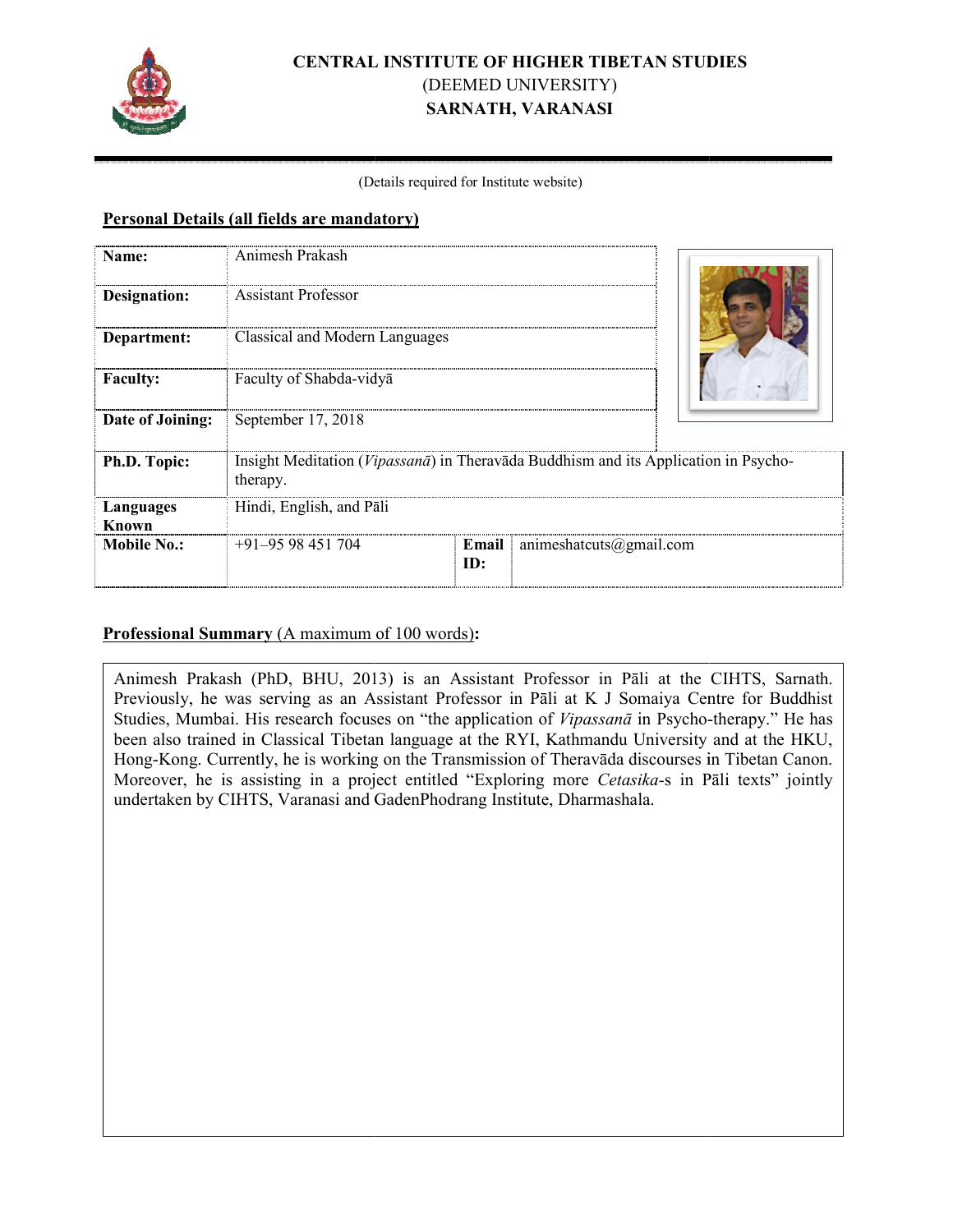My area of research interest can be summarised under the following heads in which I have a methodological interest in philological/textual studies that compliment psychological, philosophical, and cultural approaches applied to the Theravāda school of Buddhism.

- Mind and Mental Training in Early Buddhist Literature
- Teaching of the Buddha as the Foundation of Buddhist Psychotherapy
- Abhidhamma Philosophy
- Pāli Language and Literature
- Historical Transmission of Theravāda Discourses in the Tibetan Canon

**Teaching Experience:** 

| July 2011 to December 2013<br>Arts, Banaras Hindu University, Varanasi, U.P. | Research Fellow     | Department of Pali & Buddhist Studies, Faculty of                                                                |
|------------------------------------------------------------------------------|---------------------|------------------------------------------------------------------------------------------------------------------|
| 14.06.2014 to 15.09.2018                                                     | Assistant Professor | K. J. Somaiya Centre for Buddhist Studies,<br>(A recognised centre of Mumbai University), Mumbai,<br>Maharashtra |
| 17.09.2018 to till date                                                      | Assistant Professor | Central Institute of Higher Tibetan Studies, Sarnath,<br>Varanasi                                                |

**Research Projects, On-going/ Completed:** 

#### **On-going Project**

**Publications:** 

Assisting in a 2-year project entitled "Exploring more *Cetasika*-s in Pāli texts" jointly undertaken by CIHTS, Varanasi and GadenPhodrang Institute, Dharmasala.